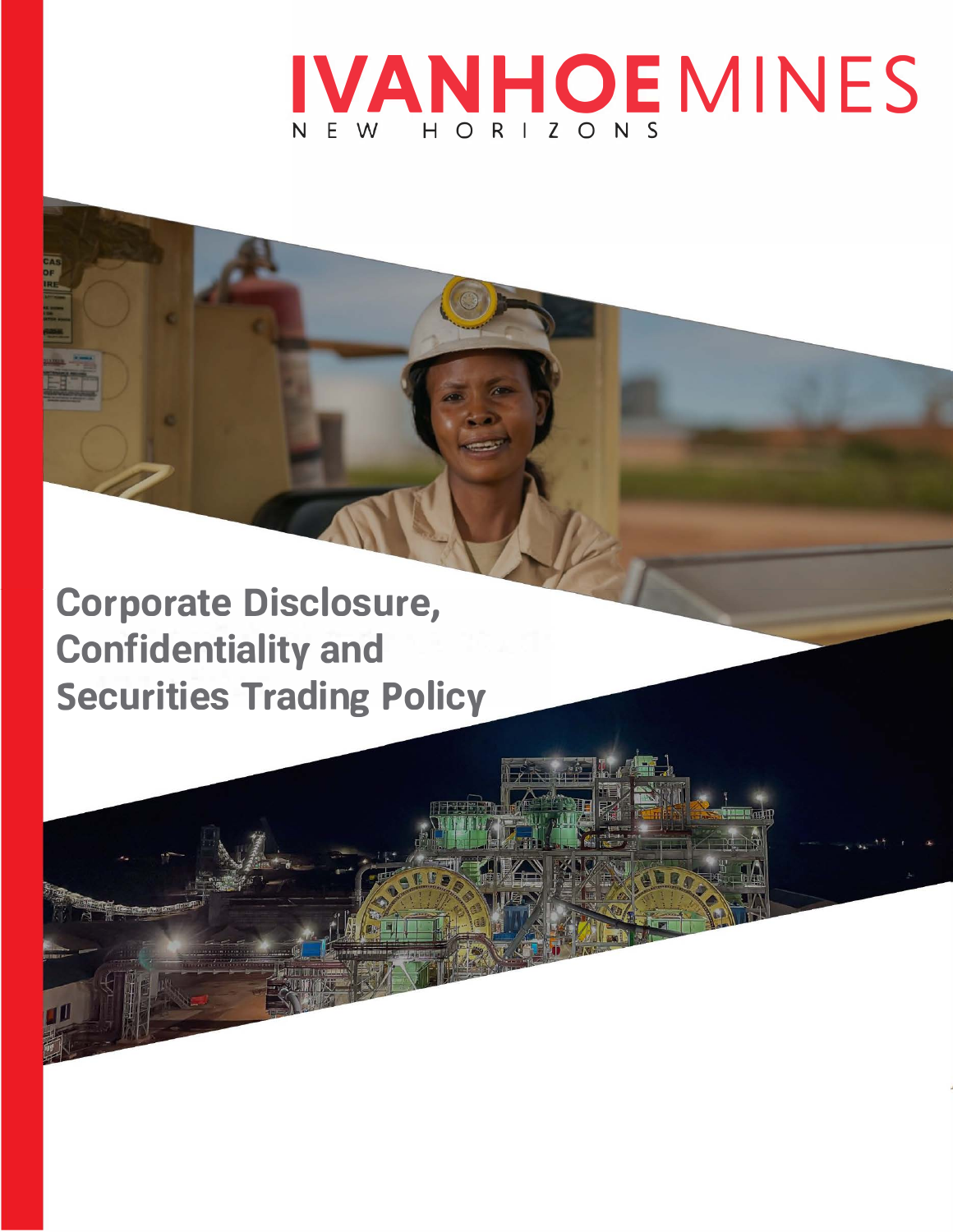## **OBJECTIVE AND SCOPE**

The objective of this Disclosure Policy is to ensure that communications to and with the investing public and other stakeholders about Ivanhoe Mines Ltd. (the Company) are:

- timely, factual and accurate; and
- broadly disseminated in accordance with all applicable legal and regulatory requirements.

This policy formally confirms the Company's existing disclosure policies and practices. Its goal is to raise awareness of the Company's approach to disclosure among its Directors, management and employees.

This policy extends to all directors, officers, employees and authorized spokespersons of the Company and its subsidiaries, and their immediate family members. This policy also applies to all consultants, contractors, advisors and other persons involved in business with the Company and its subsidiaries and any such other individuals who are also associated with the Company's joint ventures (collectively, **Covered Persons**). It covers disclosures in documents filed with the securities regulators, written statements made in the Company's annual and quarterly reports, news releases, letters to shareholders, presentations by senior management and other Company personnel, information contained on the Company's website, other documents publicly made available by the Company, and electronic communications made by or on behalf of the Company. It includes oral statements made in meetings and telephone conversations with analysts, shareholders and other investors, contacts with media representatives, speeches, news conferences and conference calls.

## **I. DISCLOSURE REVIEW**

Disclosure made by the Company shall be subject to review by the following officers of the Company: the President and/or Chief Executive Officer (CEO); Chief Financial Officer (CFO); Executive Vice Presidents (EVPs); Vice President, Investor Relations (IRO); Corporate Communications Officer (CCO), Corporate Secretary; and such other persons as determined necessary given the nature of the proposed disclosure as determined by the President and/or the CEO. The Co-Chairmen, as determined necessary and/or appropriate, will be entitled, but not obliged, to participate in disclosure review from time to time. To facilitate such participation, information or documents shall be sent to the Co-Chairmen at the same time as it is sent to the forgoing officers.

Any of these officers may seek advice from legal counsel on matters covered by this policy as required from time to time.

The disclosure review officers are responsible for developing and overseeing the Company's corporate disclosure policies, protocols and practices with respect to all electronic, written and oral disclosure made by, or on behalf of, the Company. The disclosure review officers will make judgments on what information is material, determine when developments affecting the Company's business require or justify public disclosure, and review and authorize all disclosures in advance of public release. Any such determination will be made by at least two disclosure review officers in any particular circumstance. The disclosure review officers also will monitor the Company's website and relevant digital and print media concerning the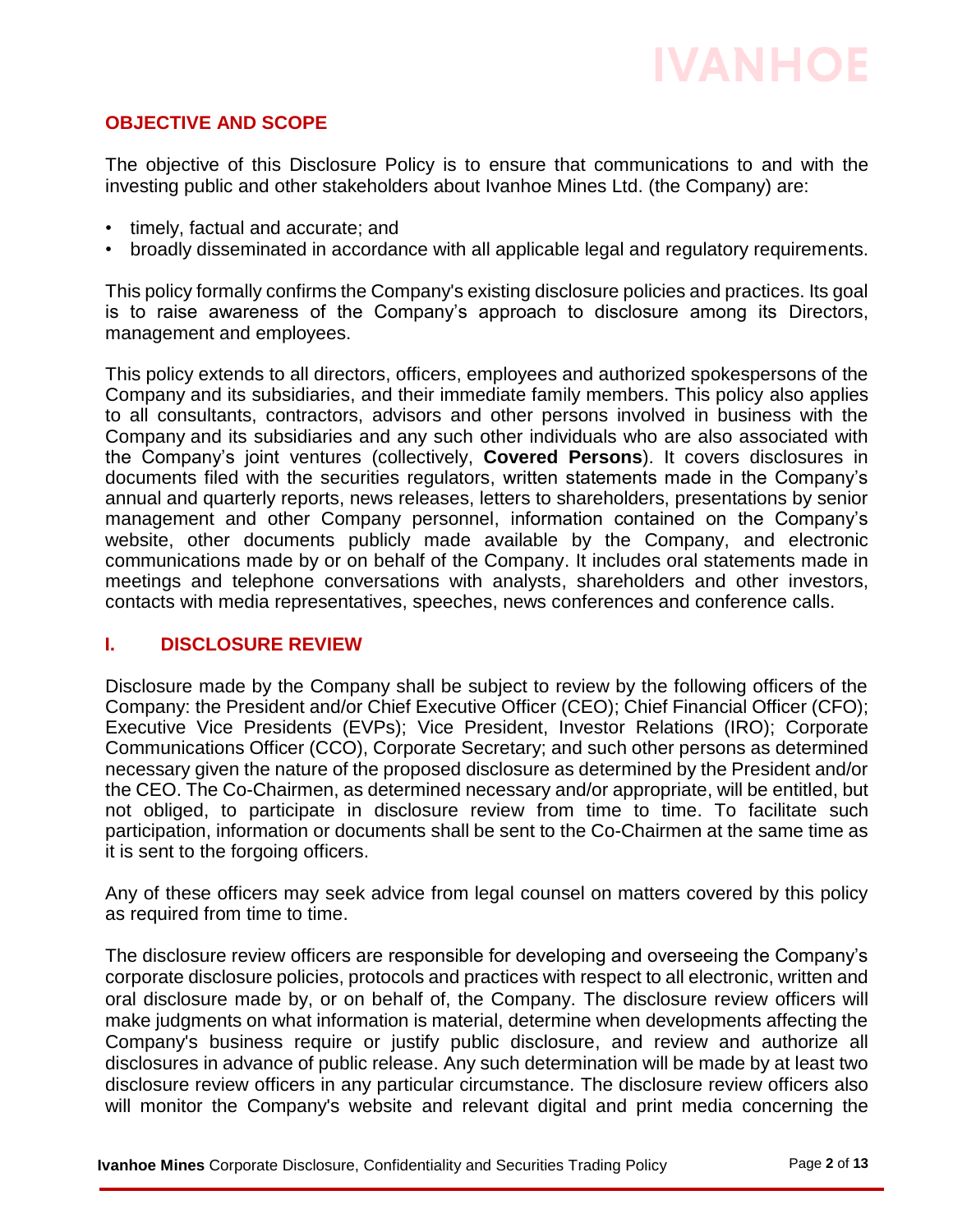

Company, periodically review the Company's disclosure controls, procedures and policies in order to ensure this policy can be effectively carried out, and be responsible for educating Covered Persons on matters related to corporate disclosure. If it is determined that any information should remain confidential and not be subject to disclosure, the disclosure review officers will determine how that information will be controlled and whether confidential treatment is permissible under applicable legal and regulatory requirements and on what conditions (including the filing of a confidential material change report, if required).

The disclosure review officers will review and, if necessary, update this policy on a regular basis to ensure compliance with changing regulatory requirements and to foster adherence to best practices.

The President and/or CEO will report to the Board of Directors on at least an annual basis and more frequently as may be required on this policy and on behalf of the disclosure review officers.

### **II. PRINCIPLES OF DISCLOSURE OF MATERIAL INFORMATION**

A **Material Fact** is any fact that would reasonably be expected to have a significant effect on the market price or value of the Company's securities.

A **Material Change** is any change in the business, operations or capital of the Company that would reasonably be expected to have a significant effect on the market price or value of the Company's securities. A Material Change also includes a decision to implement a change noted above made by the Board of Directors or senior management (who believe confirmation of the decision by the Board of Directors is probable).

In this policy, where reference is to be made to a Material Fact and Material Change collectively, such information is referred to as **Material Information**.

In complying with requirements to forthwith disclose Material Information under applicable securities laws and stock exchange rules, the Company will adhere to the following basic disclosure principles:

- 1. Material Information will generally be publicly disclosed promptly following established procedures via a news release.
- 2. In the case of a Material Change, it may be determined that detailed disclosure would be unduly detrimental to the Company; for example, if release of the information would prejudice negotiations in a corporate transaction. In such cases, where permitted by applicable law and regulatory requirements, the information may be kept confidential until the disclosure review officers determine that public disclosure is appropriate or such disclosure is otherwise required by law. In such cases, the disclosure review officers will cause a confidential, material change report to be filed as required with applicable securities regulators.
- 3. Disclosure must be made in terms that can be clearly understood by reasonable investors and should include a full description of the Material Information, how it positively or negatively impacts the Company, and any information the omission of which

**Ivanhoe Mines** Corporate Disclosure, Confidentiality and Securities Trading Policy Page 3 of 13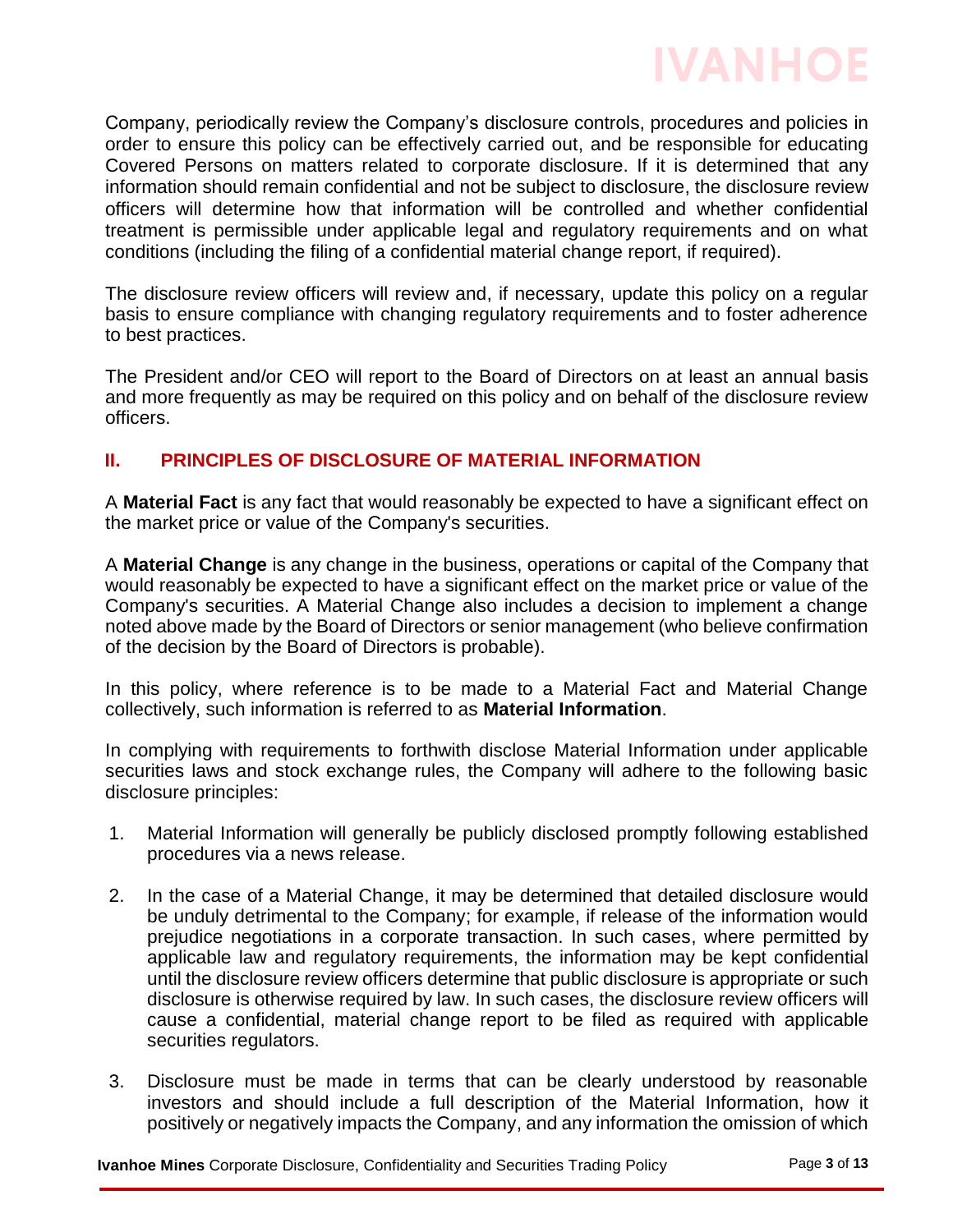would make the rest of the disclosure misleading.

- 4. Unfavorable Material Information must be disclosed as promptly and completely as favourable information.
- 5. Undisclosed Material Information must not be disclosed to selected individuals (for example, in an interview with an analyst or in a telephone conversation with an investor or inadvertently on a conference call) other than in the necessary course of business. If undisclosed Material Information is inadvertently disclosed selectively to any person where such disclosure is not in the necessary course of business, such information must be broadly disclosed as soon as possible through a news release. The Company also may require that a written form of confidentiality agreement be entered into with an individual who will receive undisclosed Material Information in the necessary course of business.
- 6. Disclosure on the Company's website alone does not constitute adequate public disclosure of undisclosed Material Information. Disclosure on a conference call (even a webcast call) does not constitute adequate public disclosure of undisclosed Material Information.
- 7. Disclosure must be corrected as soon as practicable through a news release if the Company subsequently learns that earlier disclosure by the Company contained a misrepresentation at the time it was made, unless such misrepresentation has been updated by subsequent disclosure.

# **III. SECURITIES TRADING RESTRICTIONS**

It is illegal for any person in a "special relationship" with the Company to purchase or sell securities of the Company with knowledge of Material Information that has not been publicly disclosed or for such a person to recommend or encourage another person to purchase or sell securities of the Company at such time. Also, except in the necessary course of business, it also is illegal for any person in a "special relationship" with the Company to inform any other person of undisclosed Material Information.

Persons in a special relationship with the Company generally include all Covered Persons, but specifically includes all directors, officers, and employees of the Company and its subsidiaries. It also includes persons who learn of Material Information from a person that they know, or ought to know, is in a special relationship. Accordingly, disclosure of Material Information by Covered Persons to family members, for example, would put that family member in a special relationship with the Company. Each Covered Person is expected to be responsible for compliance with the trading restrictions described in this section by their spouse, minor children and anyone else living in their household; a corporation controlled by such Covered Person; a partnership in which such Covered Person is a general partner; a trust of which such Covered Person is a trustee; and an estate of which such Covered Person is an executor (collectively, **Related Parties**).

Therefore, Covered Persons with knowledge of undisclosed Material Information (including information about material transactions pending and, in some cases, material potential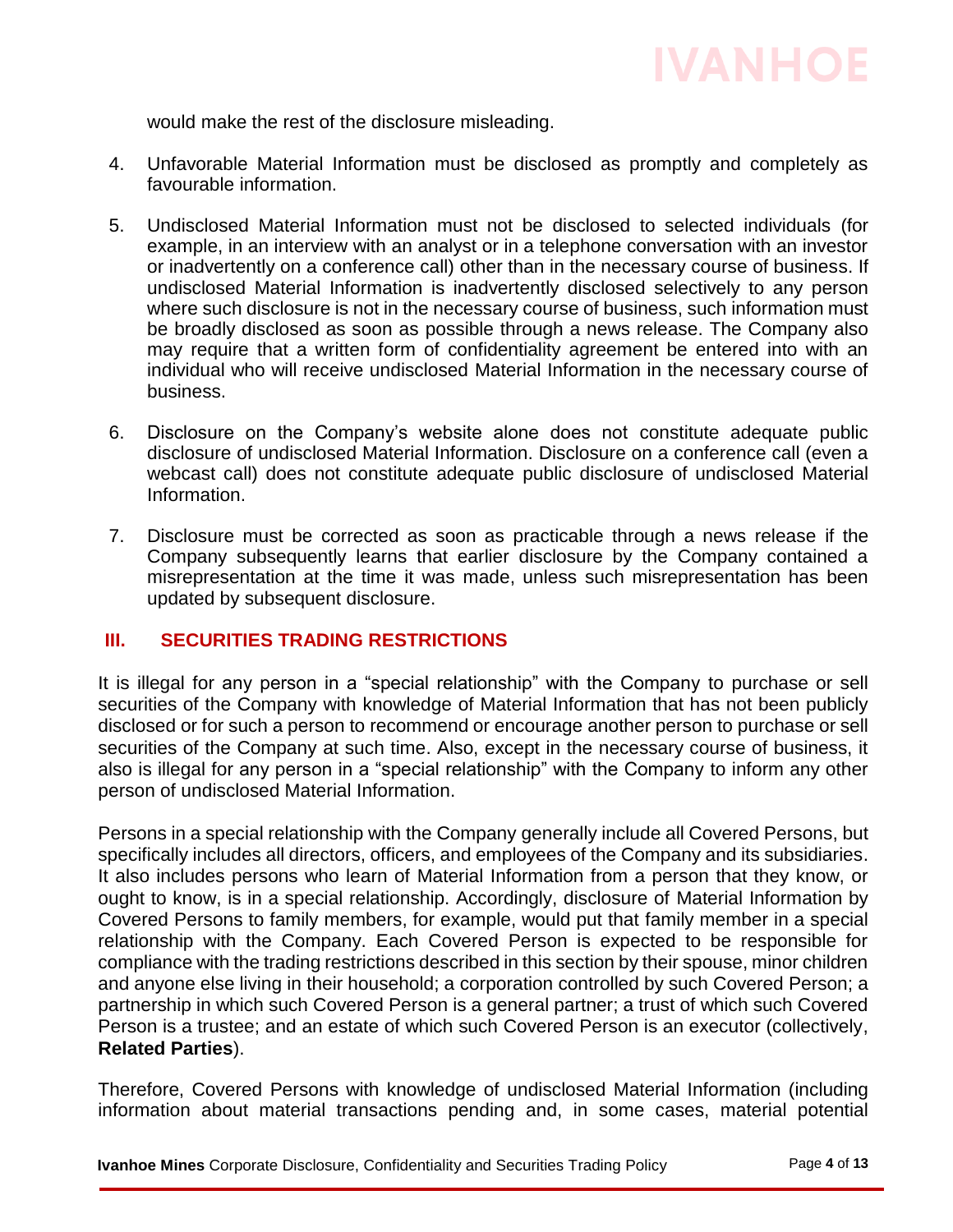transactions, are prohibited from purchasing or selling any securities of the Company or any counter-party until the information has been broadly disclosed by news release and 24 hours has passed for the information to be widely disseminated.

For the purposes of this section, references to "purchases and sales of securities" include purchases or sales of shares, bonds, options, puts and calls, as well as sales of Company shares acquired upon the exercise of stock options or the vesting of other incentive securities (including restricted share units and deferred share units) but excluding cash settlement sales conducted in accordance with the relevant incentive plan. This section also applies to the following elections, as applicable, under retirement savings or similar plans: (i) increasing or decreasing periodic contributions allocated to the purchase of Company shares; (ii) intra-plan transfers of an existing balance in or out of Company shares; (iii) borrowing money against the account if the loan results in the liquidation of any portion of Company shares; and (iv) prepaying a loan if the pre-payment results in the allocation of the proceeds to Company shares.

The trading restrictions described in this section continue to apply after termination of employment or other relevant relationship with the Company to the extent that a former Covered Person is in possession of undisclosed Material Information at the time of termination. In such cases, no trading may take place until the information is publicly disclosed or ceases to be a Material Fact or Material Change.

Transactions that may be necessary or justifiable for independent reasons, such as the need to raise money for an emergency expenditure, are no exception. Even the appearance of an improper transaction must be avoided.

# **IV. PRE-CLEARANCE OF TRADES**

To protect the reputation of the Company and to avoid the appearance of impropriety, all directors, officers, employees, consultants of the Company and its subsidiaries, whether or not they are Covered Persons, are required to pre-clear with the Corporate Secretary or such other disclosure review officer as may be designated by the Company from time to time, all proposed purchases or sales of the Company's securities, whether by themselves or by their Related Parties.

If pre-clearance to purchase or sell is not granted, it would be a breach of this policy to proceed with the trade.

Pre-clearance to purchase or sell Company securities under this Disclosure Policy is only preclearance and permission for purposes of this policy. Pre-clearance of any purchase or sale is not an endorsement by the Company or any disclosure review officer of any trading activity conducted by a Covered Person, nor is it an assurance that the proposed purchase or sale of Company securities is not a breach of applicable securities laws. Despite any pre-clearance, Covered Persons remain subject to applicable insider trading laws and are not exempted from such laws by a pre-clearance. The Company and its disclosure review officers do not accept any liability to a Covered Person for providing a pre-clearance under this policy. A Covered Person has to assess for themselves whether, despite a pre-clearance under this Disclosure Policy, that it would be appropriate and lawful for them to carry through with any purchase or sale of the Company's securities given all of their individual facts, circumstances and knowledge, not all of which may be known to the disclosure review officers.

**Ivanhoe Mines** Corporate Disclosure, Confidentiality and Securities Trading Policy Page 5 of 13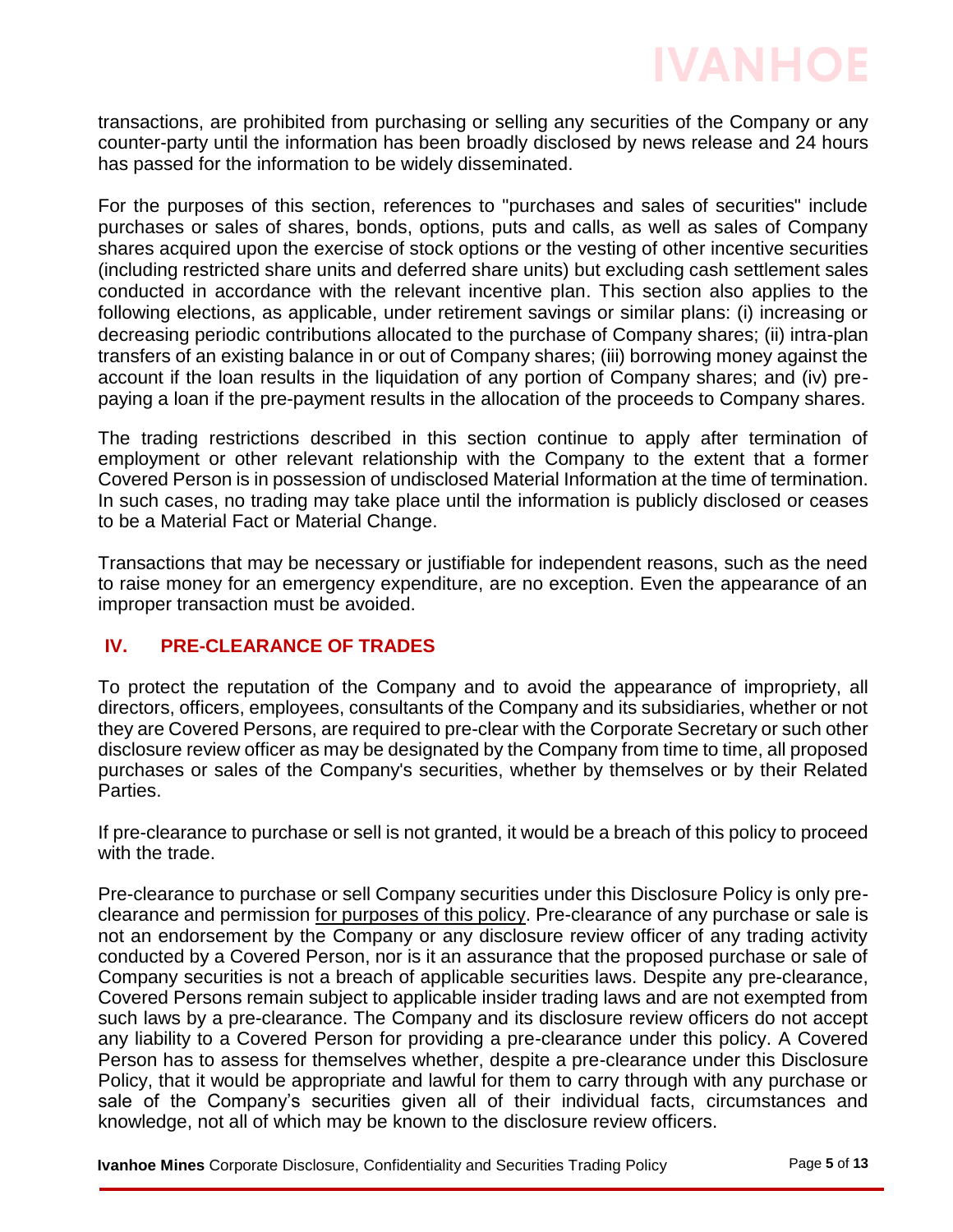## **V. ADDITIONAL PROHIBITED TRANSACTIONS**

It is improper and inappropriate for any Covered Person to engage in short-term or speculative transactions involving the Company's securities. It is the policy of the Company that Covered Persons and their Related Parties should not engage in any of the following activities with respect to securities of the Company:

- 1. Purchases of Company shares on margin.
- 2. Short sales of Company shares (i.e. selling shares such person does not own and borrowing the shares to make delivery), except that the borrowing of shares in connection with the exercise of options is permissible.
- 3. Buying or selling puts, calls or other derivatives in securities of the Company.

### **VI. BLACKOUT PERIODS**

Trading blackouts are periods of time during which Covered Persons cannot purchase or sell the Company's securities or other derivative securities whose price may be affected by undisclosed Material Information.

The Company observes a trading blackout that commences 15 calendar days after the end of each of the first, second and third financial reporting periods of the year and 60 calendar days after the end of the fiscal year, and ends 24 hours after the release of the related financial reports. This period applies to all Covered Persons.

*Ad hoc* trading blackout periods may be prescribed for Covered Persons (or only some of them), from time to time, by the disclosure review officer in circumstances in which undisclosed Material Information exists. All persons with knowledge of such information will be covered by the blackout, including external advisors such as legal counsel and investment bankers.

Persons subject to the blackout period restrictions whose employment or other relationship with the Company terminates during a blackout period will remain subject to the restrictions until the end of such period.

The Company will treat the creation, modification or termination of a pre-planned trading program or arrangement as a transaction subject to the blackout rules if created, modified or terminated at a time when the Covered Person beneficiary has knowledge of undisclosed Material Information. Transactions effected pursuant to a properly established, pre-planned trading program in compliance with applicable law and regulatory guidance, such as the ongoing and routine purchases of Company shares under a retirement savings or similar plan, will not be subject to blackout periods.

#### **VII. MAINTAINING CONFIDENTIALITY**

Covered Persons subject to this policy are prohibited from communicating confidential information (whether or not such information constitutes Material Information) to anyone else,

**Ivanhoe Mines** Corporate Disclosure, Confidentiality and Securities Trading Policy Page 6 of 13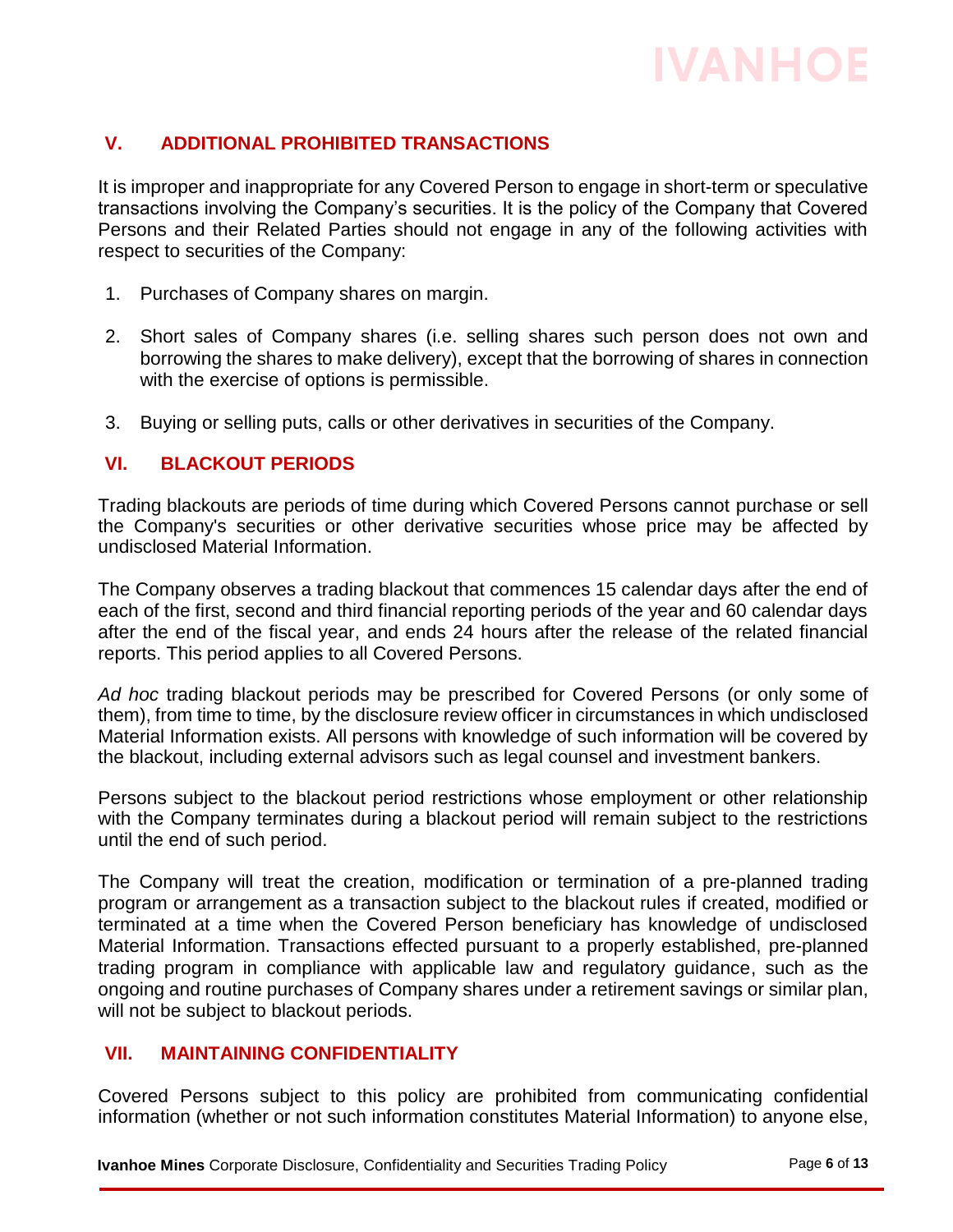

unless authorized by a disclosure review officer or authorized member of management. Efforts will be made to limit access to such confidential information only to those who need to know the information and such persons will be advised that the information is to be kept confidential. Covered Persons should be aware that communication by e-mail creates an electronic record that may be subject to later decryption attempts. Caution should be taken for all confidential information being transmitted over the Internet. All confidential e-mail communication and video-conferencing technologies should be secured by appropriate encryption and validation methods where feasible.

Outside parties privy to undisclosed Material Information concerning the Company will be told that they must not divulge such information to anyone else, other than in the necessary course of business, and that they may not purchase or sell the Company's securities until the information is publicly disclosed. Where appropriate, such outside parties will be requested to confirm their commitment to non-disclosure in the form of a written confidentiality agreement.

To prevent the misuse or inadvertent disclosure of Material Information, the procedures set forth below should be observed at all times:

- 1. Documents and files containing confidential information or Material Information should be kept in a safe place to which access is restricted to individuals who "need to know" such information in the necessary course of business. Code names should be used as required.
- 2. Confidential matters should not be discussed in places where it is reasonable to expect that the discussion may be overheard, such as elevators, hallways, restaurants, airplanes or taxis.
- 3. Confidential documents should not be read or displayed in public places and should not be discarded where others may retrieve them.
- 4. Covered Persons must ensure they maintain the confidentiality of information in their possession outside of the office as well as inside the office.
- 5. Transmission of documents by electronic means, such as by fax or directly from one computer to another, should be made only where it is reasonable to believe that the transmission can be made and received under secure conditions.
- 6. Unnecessary copying of confidential documents should be avoided and documents containing confidential information or Material Information should be promptly removed from conference rooms and work areas after meetings have concluded.
- 7. Extra or unused copies of confidential documents or Material Information should be shredded or otherwise destroyed.
- 8. Access to confidential electronic data should be restricted through the use of passwords.

### **VIII. DESIGNATED SPOKESPERSONS**

The Company designates a limited number of spokespersons to be responsible for

**Ivanhoe Mines** Corporate Disclosure, Confidentiality and Securities Trading Policy Page 7 of 13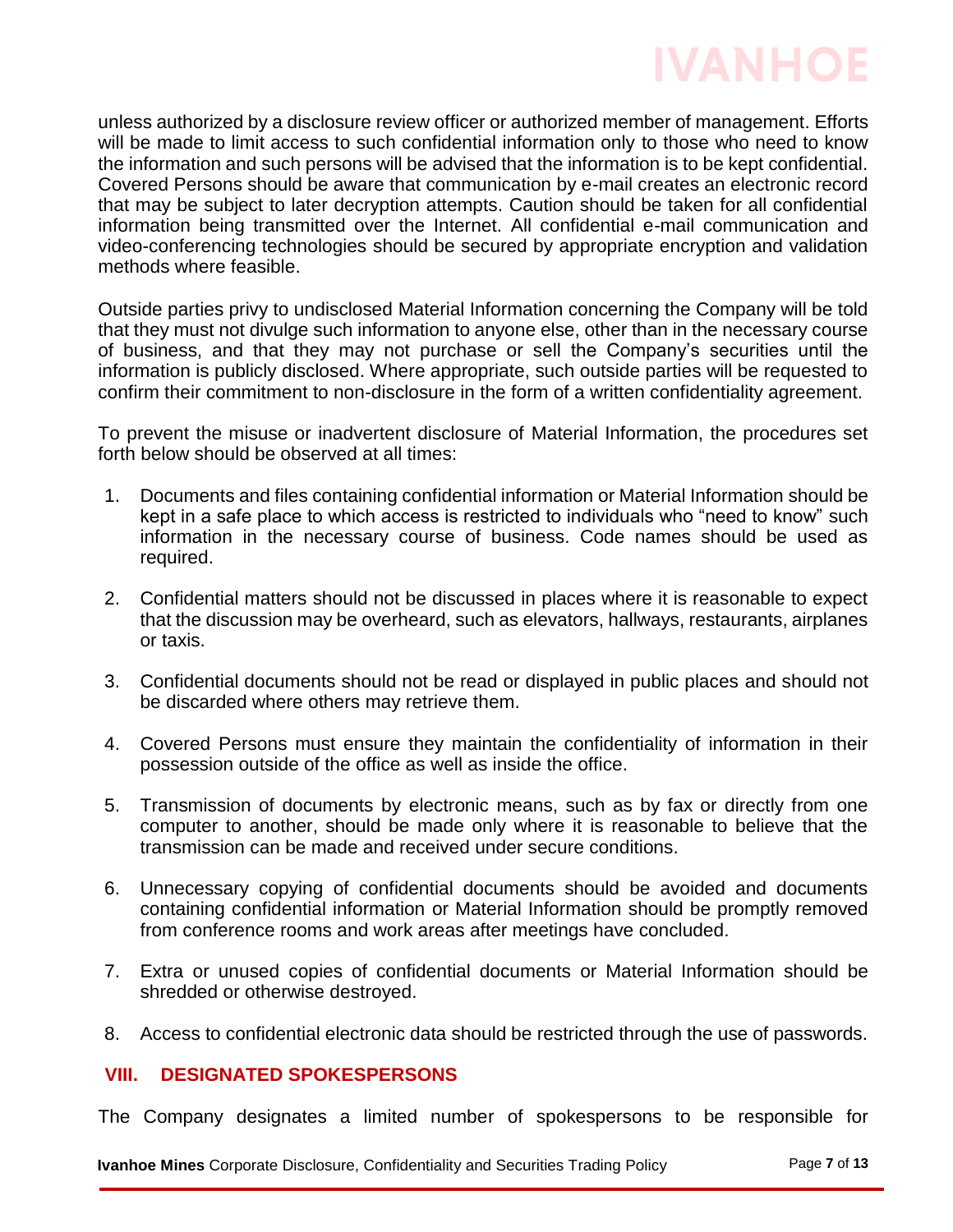communication with the investment community, regulators, the media, and the general public. The Co-Chairmen, President and/or CEO, CFO, EVPs, IRO and CCO shall be the official spokespersons for the Company. Individuals holding these offices may, from time to time, designate others within the Company to speak on behalf of the Company as back-ups or to respond, as agreed upon, to specific inquiries. Where practicable, official spokespersons should prepare a script of any required response or communication and refer to it when communicating on behalf of the Company.

Persons who are not official spokespersons must not respond under any circumstances to any inquiries, including from the investment community, media or general public, unless specifically asked to do so by an official spokesperson. If a person who is not designated receives any such inquiry, they should refer the inquiry to a designated spokesperson without further comment.

## **IX. NEWS RELEASES**

Once a determination is made that a development constitutes Material Information, a news release will be drafted, circulated to the disclosure review officers for review and approval, and issued. Should Material Information inadvertently be publicly disclosed on a selective basis, the Company will issue a news release as soon as possible following established procedures to ensure full public dissemination of that information.

Whenever feasible, news releases will be scheduled to be issued before or after the trading hours of the stock exchange(s) on which the Company's securities are listed. Regular practice shall be to notify the market surveillance and/or company announcements departments of the relevant stock exchange(s) of the planned distribution of a news release, to provide an advance copy of the news release and to obtain official acknowledgement that the news release has been received and/or reviewed. Whenever it is necessary to issue a news release during market trading hours, copies of the news release will be provided to the market surveillance or company announcements departments for the relevant exchange(s) and confirmation of receipt obtained before proceeding with public distribution of the news release.

Following approval of the applicable financial statements by the Audit Committee and the Board of Directors, annual and interim financial results will be publicly disclosed by news release and filed in accordance with filing requirements under applicable law.

News releases will be disseminated through an approved service provider to ensure appropriate national and/or international public distribution. News releases also will be transmitted to appropriate regulatory bodies, international, national, regional and local media, but subject to any applicable legal restrictions.

News releases also will be posted on the Company's website as soon as practicable after initial public distribution.

# **X. CONFERENCE CALLS**

Conference calls may be held to discuss financial results, operational developments, and material corporate matters, whereby discussion of key aspects is accessible simultaneously to all interested parties, some as participants by telephone and others in a listen-only mode by

**Ivanhoe Mines** Corporate Disclosure, Confidentiality and Securities Trading Policy Page 8 of 13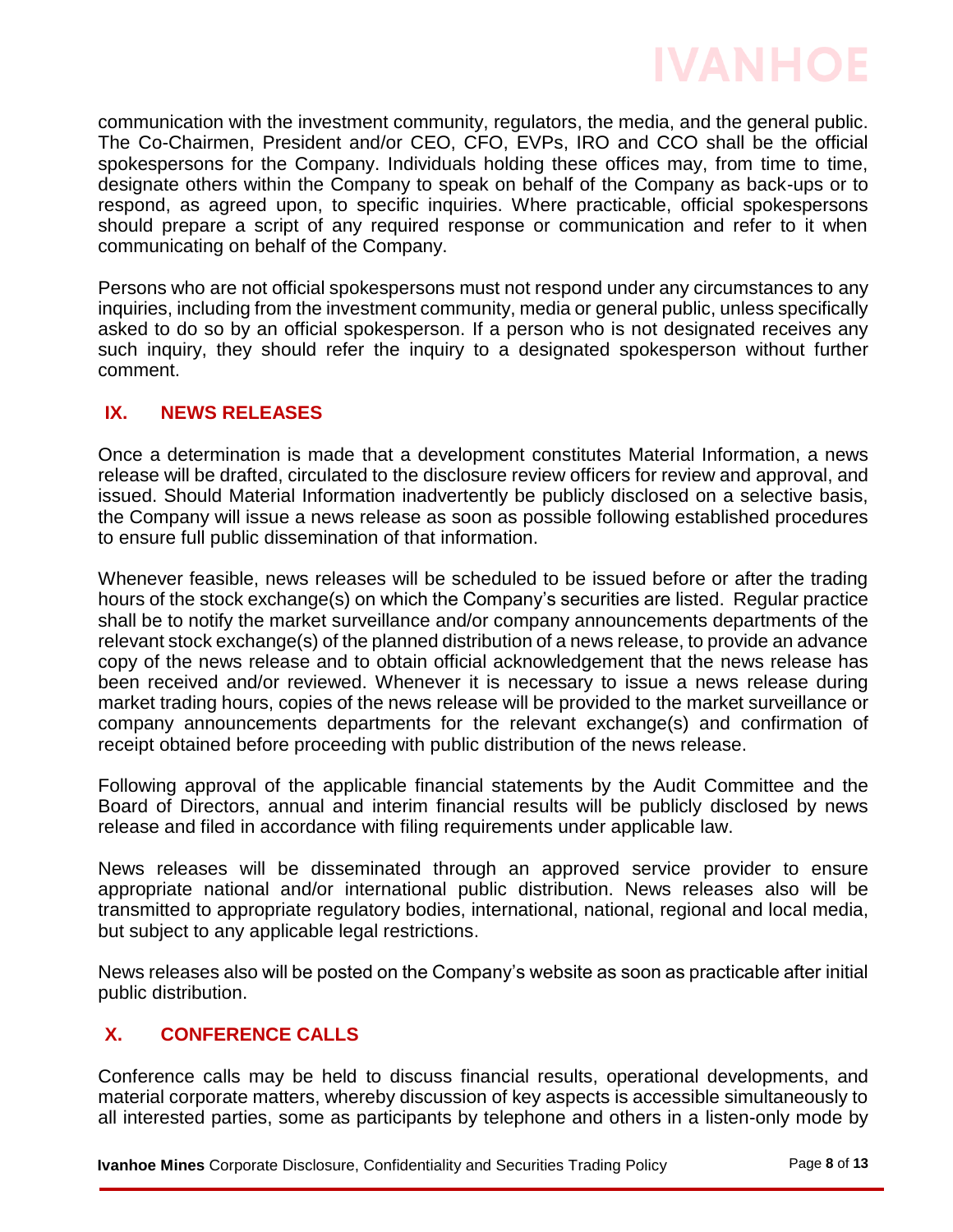

telephone, through an Internet webcast or through a video conference call.

The Company will provide advance notice of the conference call and/or webcast and/or video conference call by issuing a news release announcing the date and time at least 24 hours before the scheduled time and providing information on how interested parties may access the call and webcast. In addition, the Company may send invitations to participate to analysts, institutional investors, media representatives and others.

Relevant Material Information expected to be discussed during the conference call will be disclosed in advance through a news release. Any non-material supplemental information provided to participants also will be posted to the Company's website for public access. A recording of the conference call and/or an archived Internet audio webcast or video conference call will be made available for a reasonable period of time following the conference call.

At the beginning of the call, a Company representative will read, or refer participants to, a statement containing appropriate cautionary language about forward-looking information and direct participants to publicly available documents containing the assumptions, sensitivities and a full discussion of the risks and uncertainties or other relevant disclosures.

If it is later determined that comments made during the conference call, webcast or video conference call, included previously undisclosed Material Information, the Company will broadly disclose such information through a public news release as soon as possible.

### **XI. RUMOURS**

The Company, as a general principle, does not comment publicly on rumours or speculation. If asked about a specific rumour or speculation, the Company's spokespersons may reply with a consistent response that the Company does not comment on market rumours or speculation.

However, when deemed appropriate and in the best interests of the Company and its shareholders, the IRO and/or CCO, with the President, CEO, Co-Chairmen, may determine that corrective or clarifying statements should be made by the Company to address incorrect or misleading information or public statements contained within rumours or speculation.

#### **XII. CONTACTS WITH ANALYSTS, INVESTORS AND THE MEDIA**

Disclosure in individual or group meetings does not constitute adequate public disclosure of information that is considered undisclosed Material Information. If the Company intends to announce undisclosed Material Information at a meeting attended by one or more analysts or shareholders, or during a conference call or media news conference, such an announcement must be preceded by a news release to ensure full public dissemination of that information. Such a news release should be issued as soon as practicable before the meeting, conference call or media news conference, in order to assist in its wide dissemination and to avoid the appearance of selective disclosure or actual selective disclosure.

The Company recognizes that meetings and discussions with analysts and significant investors are an important element of the Company's investor relations program. The Company will meet with analysts and investors on an individual or small-group basis, as needed, and will initiate contacts or respond to calls in a timely, consistent and accurate fashion

**Ivanhoe Mines** Corporate Disclosure, Confidentiality and Securities Trading Policy Page 9 of 13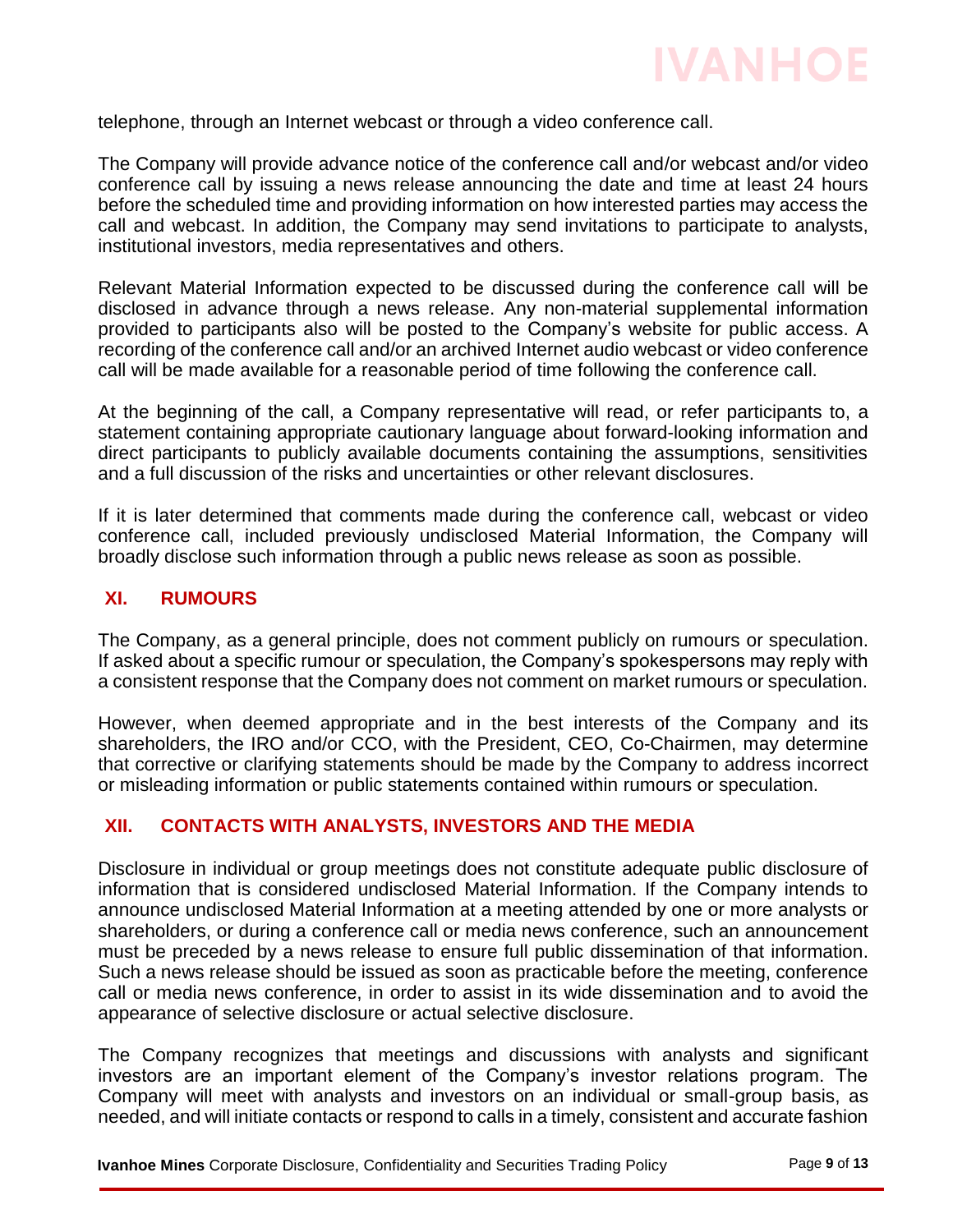in accordance with this policy.

The Company will provide only non-Material Information through individual and group meetings or Material Information that has been publicly disclosed prior to the meeting, recognizing that audience members may seek points of information that may be used in attempts to learn undisclosed Material Information. The Company cannot alter the materiality of information by breaking down the information into smaller, non-material components.

## **XIII. REVIEWING ANALYSTS' DRAFT REPORTS AND MODELS**

It is the Company's policy to review, upon request, draft research reports or models prepared by analysts for the purpose of identifying for the authors, errors of fact, based on publicly disclosed information. When requested, the Company will question an analyst's factual assumptions if the analyst's draft estimate is significantly different than the range of estimates provided in the Company's published earnings expectations, if any. The Company will limit its comments in responding to such inquiries to non-Material Information or Material Information that has been previously publicly disclosed. The Company will not confirm, or attempt to influence, an analyst's opinions or conclusions and will not express any encouragement for, or concurrence with, an analyst's model and earnings estimates.

To avoid appearing to endorse an analyst's report or model, the Company will provide its comments orally or will attach a disclaimer to written comments to indicate the report was reviewed only for factual accuracy.

The Company will try to ensure, through its regular public dissemination of quantitative and qualitative information, that analysts' estimates generally are in line with the Company's own expectations. As noted above, however, the Company will not confirm, or attempt to influence, an analyst's opinions, conclusions, analytical models or earnings estimates.

## **XIV. DISTRIBUTING ANALYSTS' REPORTS**

An analyst's report is a proprietary product of the analyst's firm. The inclusion of an analyst's report in the Company's information packages that are distributed to investors may be viewed as an endorsement by the Company of the report, and should be avoided. Certain securities commissions also will consider that the Company is responsible for any breaches of the mining disclosure rules (NI 43-101) if the Company re-distributes an analyst report that is not NI 43- 101 compliant.

The Company may post on its website a complete list, regardless of the recommendation, of all of the investment firms and analysts who have provided recent research coverage on the Company. Such list will not include links to the analysts' websites or publications. The Company does not post analyst reports on its website.

## **XV. FORWARD-LOOKING INFORMATION**

Should the Company elect to disclose forward-looking information in continuous disclosure documents, or orally, such as in speeches, or in conference calls, the following guidelines will be observed: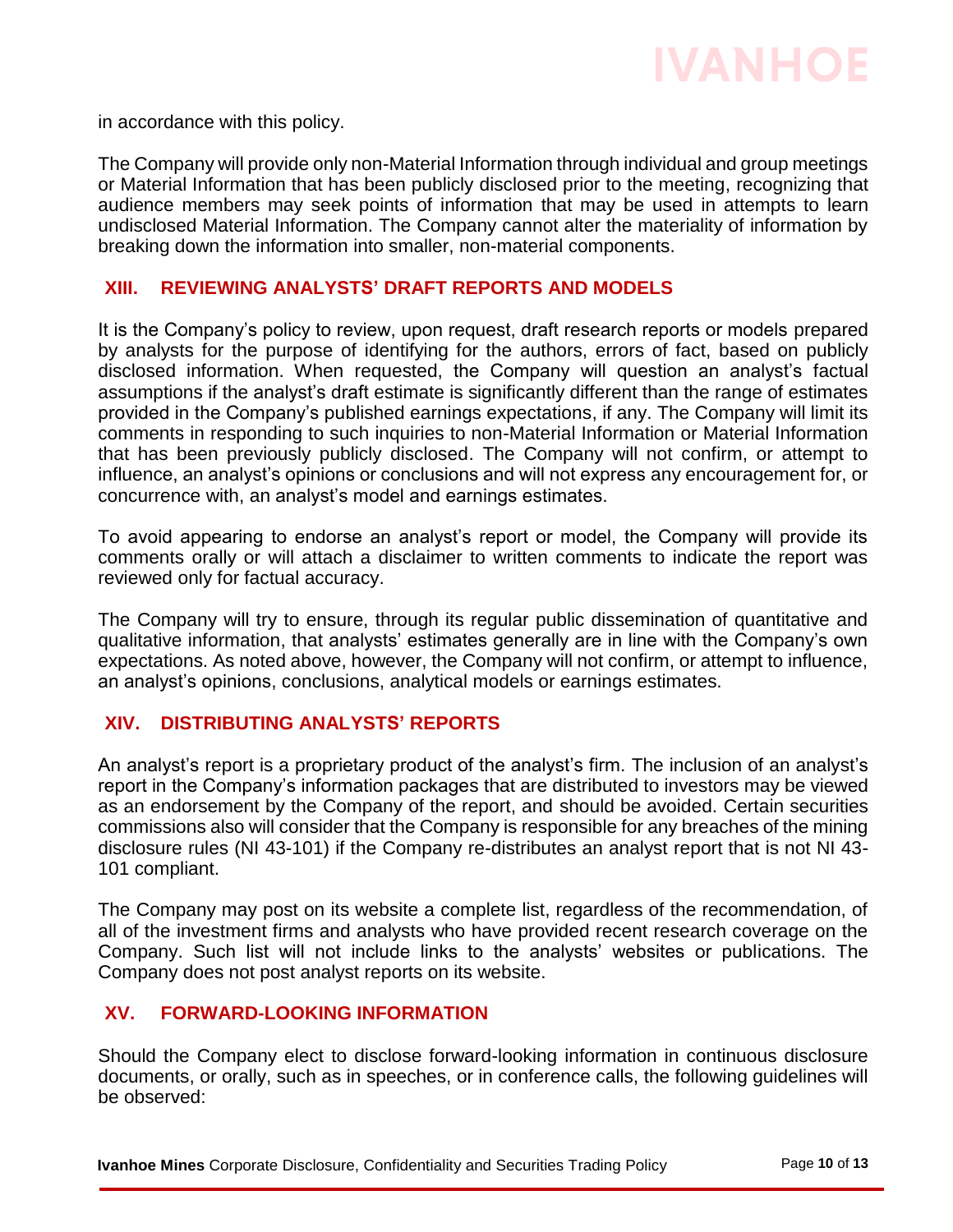

- 1. The forward-looking information, if deemed material, will be broadly disseminated through news releases in accordance with this Disclosure Policy.
- 2. The information will be clearly identified as forward-looking.
- 3. The Company will identify all material assumptions used in the preparation of the forwardlooking information.
- 4. The information will be accompanied by a statement that identifies, in specific terms, the risks and uncertainties that may cause the actual results to differ materially from those projected or forecast in the information.
- 5. The information will be accompanied by a statement that the information is given as of a current date and may be subject to future change and that the Company disclaims any intention or obligation to update or revise the forward-looking information, whether as a result of new information, future events or otherwise.

## **XVI. GUIDANCE**

The Company may issue guidance regarding expected production and costs from its mining operations. Company guidance that is issued will be for a calendar year or other annual financial period. The Company does not intend to issue guidance for periods of less than one year.

If the Company determines that actual results are likely to materially differ from previously issued guidance, the Company will issue updated guidance reflecting the expected changes, including materially adverse changes.

Guidance will be issued by news release and may be repeated in any other subsequently prepared Company document.

### **XVII. QUIET PERIODS**

To avoid the potential for, or appearance of, selective disclosure, the Company will observe a quiet period commencing 15 days following the end of the relevant quarterly or annual period and ending following the public disclosure of the related quarterly or annual financial reports, or quarterly or annual production results. During this period, the Company will not comment on past quarterly or annual period's production, costs, revenues, earnings or other measures of operating or financial performance that is not already in the public domain, and will not issue any further guidance, in each case until after the financial reports or production results related to the financial reporting period have been filed.

If the Company is invited to participate, during a quiet period, in investment meetings or conferences organized by others, or otherwise wishes to disclose information that would otherwise not be issued during the quiet period, the President and/or CEO in consultation with the Disclosure Committee will determine, on a case-by-case basis, if it is advisable to accept these invitations or make such disclosures, and the conditions surrounding such disclosures during a quiet period.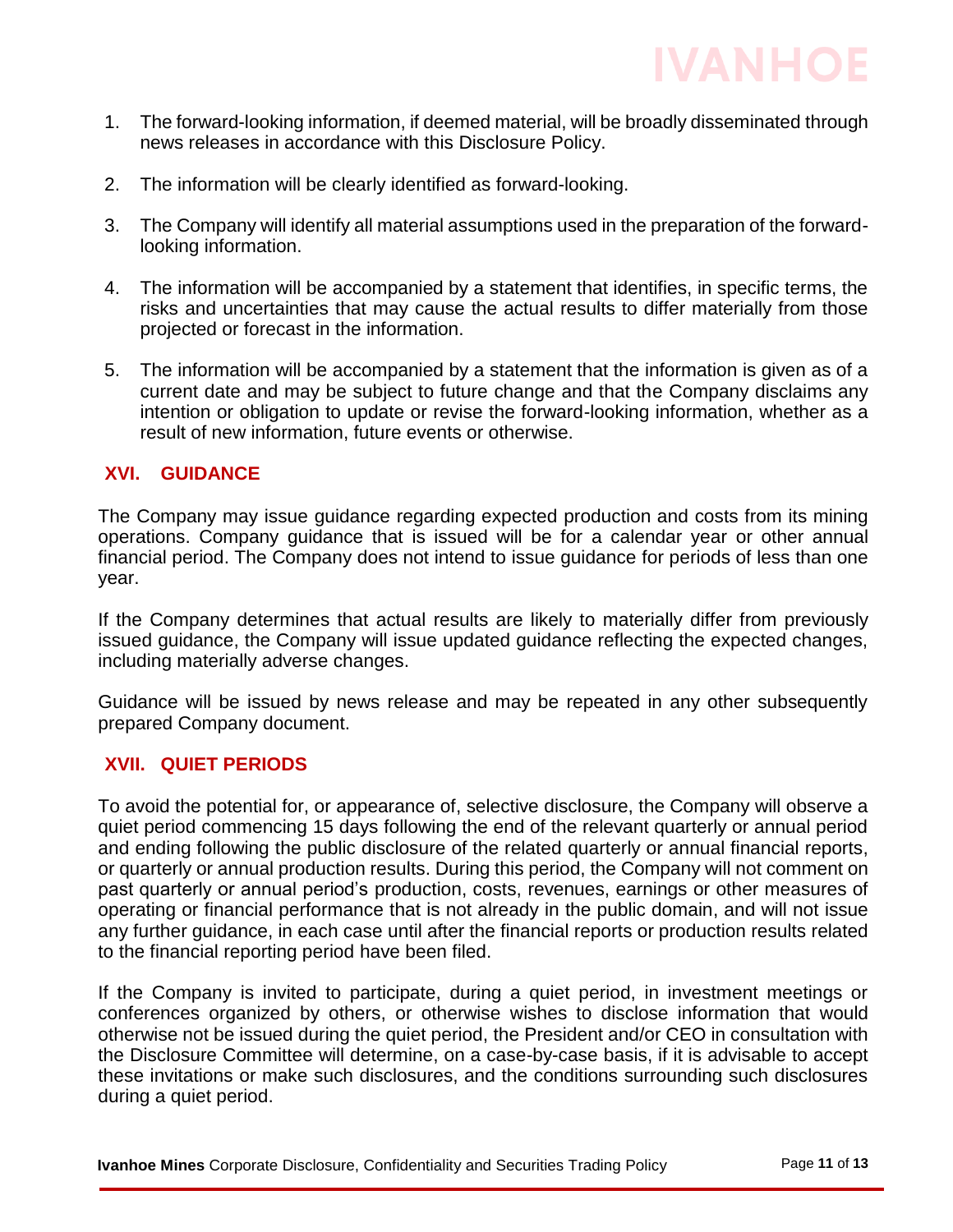### **XVIII. DISCLOSURE RECORD**

The disclosure review officers will designate one or more physical or electronic storage locations at which the files containing public information about the Company will be kept, including continuous disclosure documents, news releases, analysts' reports, transcripts or recordings of conference calls as well as news articles.

### **XIX. RESPONSIBILITY FOR INTERNET-BASED COMMUNICATIONS**

This Disclosure Policy also applies to corporate and stakeholder communications that utilize the Internet and electronic mail systems for storage and distribution of public information. Accordingly, those responsible for written and oral public disclosures also shall be responsible for content and procedures involved in Internet-based communications.

The IRO and CCO are responsible for the review and preparation of information to be posted on the Company's website, and for monitoring of the site to ensure that the posted information is, and remains, accurate, complete, up-to-date and in compliance with relevant securities laws. The IRO and CCO shall only post to the Company's website documents that are publicly filed on the Canadian SEDAR information retrieval system, other documents approved by a disclosure review officer, corporate information materials approved by the President and/or CEO (such as presentations), or certain other non-material information such as photographic images of projects and updates to information already posted on the website.

The Company's website shall maintain a disclaimer advising visitors that the website may provide links to other websites maintained by third parties and that the Company is not responsible for the contents that may exist on any linked sites.

Information materials of specific interest to investors, including regulatory filings and quarterly and annual reports, shall be stored and listed within a dedicated section of the Company's website. Such materials shall include a notice that advises readers that the information posted was accurate at the time of posting, but may be superseded by subsequent disclosures. All data posted to the website, including text and images, shall show the date on which such material was originally issued and/or, where applicable, when updated. Any subsequent changes to Material Information posted on the Company's website must be updated as soon as practicable.

The IRO shall be responsible for responses to requests for information received through the Company's website. Only information that has been publicly disclosed shall be utilized in responding to enquiries received through the Company's website or email system.

To ensure that no undisclosed Material Information is inadvertently disclosed, Covered Persons are prohibited from active participation as contributors or interveners in the exchange of information in Internet forums on matters pertaining to the Company's activities or its securities with the exception of the CCO or IRO or their designates or others as authorized by a disclosure review officer. Such forums may include chat rooms, newsgroup discussions, comments on media news reports, electronic bulletin boards and web logs (blogs). Any Covered Person who becomes aware of an active discussion or exchange pertaining to the Company should advise the IRO as promptly as possible so the discussion may be monitored. Any required corporate response to news, information and statements published in any form

**Ivanhoe Mines** Corporate Disclosure, Confidentiality and Securities Trading Policy Page 12 of 13